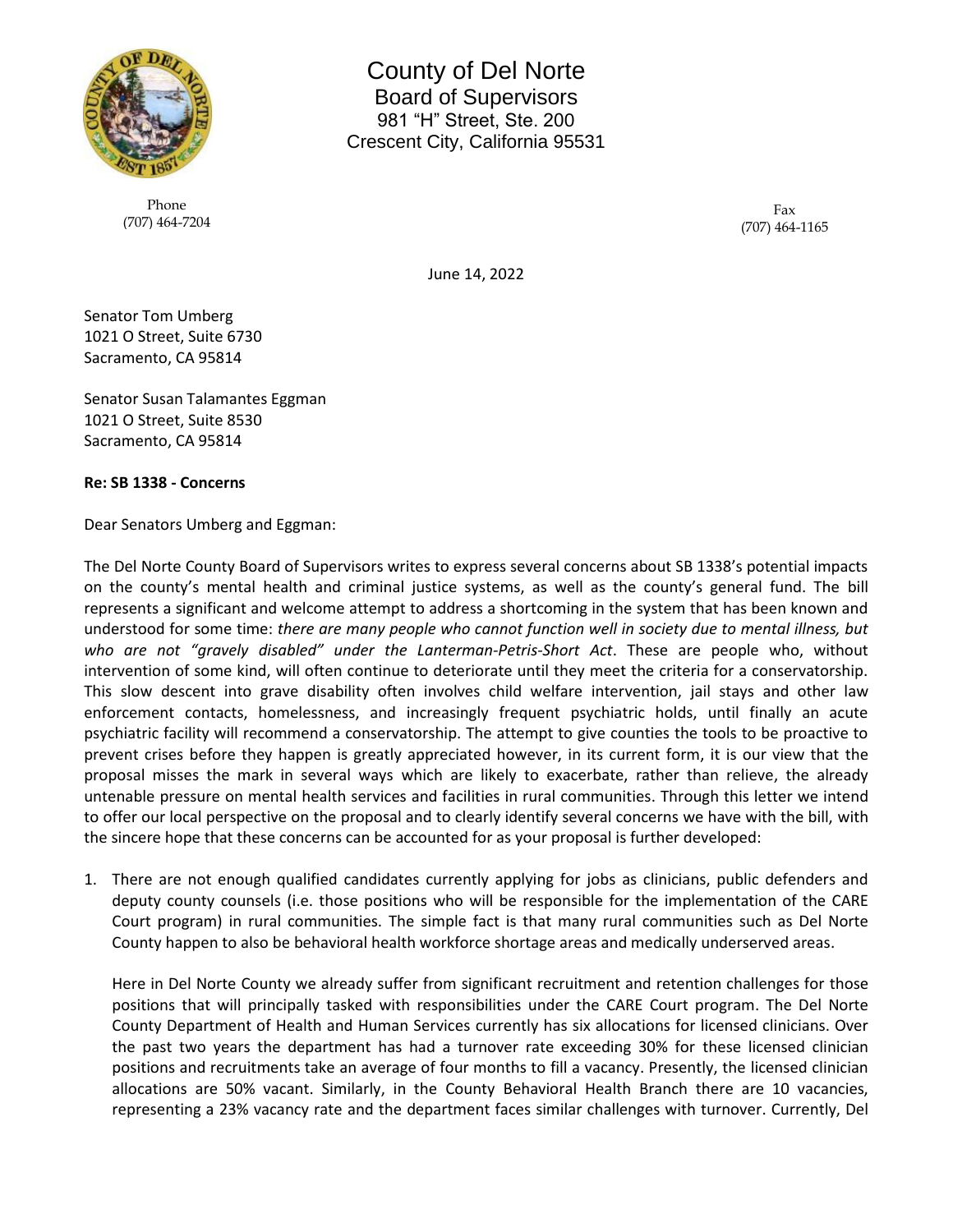Norte County contracts with four local public defense attorney for public defender services. It is our understanding that there are five additional private defense attorneys who appear in court with regularity. Contracting for these four public defenders is a substantial cost to the County's limited General Fund with no support from the state. Should this limited pool of public defenders become more encumbered in their duties resulting from the additional assistance to individuals referred to the CARE Court, this will diminish the ability of the public defenders in providing their normal public defense services. The pool of practicing private defense attorneys is, as noted, constrained and augmenting public defender services in order to accommodate the additional demand from the CARE Courts is unlikely given the lack of interest understood from those other attorneys. Similarly, the Office of County Counsel is allocated three attorney positions (including the County Counsel) and is presently operating with one vacancy. The third attorney classification in the office of County Counsel has remained vacant for months and the ongoing recruitment for this vacancy is showing no indication of being successful. Attracting qualified attorneys to work in our remote, rural county has historically been challenging and the challenge of recruiting qualified legal defense counsel and deputy county counsels will only be exacerbated by this new statewide mandate upon counties.

Upon examination of the proposal it is this Board's opinion that the CARE Courts will very likely have the unintended consequence of increasing the demand for these already in-demand positions throughout the state, which will only increase their scarcity in rural counties such as ours that already struggle with recruitment. Moreover, the fact that public defenders and deputy county counsels are unfunded county expenses further aggravates this workforce shortage crisis. In order for this proposal to be tenable the state must recognize this currently unfunded cost on counties and not only include measures to allocate funds to counties for local public defender and deputy county counsel services but also make serious provisions for addressing behavioral health workforce shortage issues, particularly in rural counties. As stated by RCRC in their letter dated March 25, 2022 to Dr. Mark Ghaly, on the CARE Court proposal: "If rural communities do not have the adequate providers or county mental health workers to provide expanded services, this program is being set up for failure in rural regions and disappointing those most in need of these services."

- 2. While the CARE Court process will increase the demand on limited resources, it also threatens to punish counties for failing to find those resources. If counties cannot fulfill the obligations of SB 1338, they face substantial fines and receiverships. *The punishment for not having sufficient resources is thus to lose more resources.* On the other hand, if the respondent fails to comply with the case plan, the county may have to conserve them—an enormous commitment of resources. This will lead to counties trying to avoid using the CARE Courts, rather than eagerly and enthusiastically embracing the process. Since the evaluations will be done by county behavioral health employees, there will inevitably be some pressure on these clinicians to find that CARE Court referrals do not meet criteria. At a minimum, we feel that consideration should be provided, relating to penalties, when counties are unable to meet the requirements of CARE Court plans if those factors limiting the services are beyond a county's control.
- 3. According to County DHHS, the most recent Point in Time (PIT) survey identified a total of 462 individuals in Del Norte County experiencing homelessness. While this might seem to be a low population, it is critical to recognize that Del Norte County's total population (including Pelican Bay State Prison) is less than 28,000. More concerning than the high per capita population of homeless individuals in our County is the fact that this population has increased 86% over the last two years (it was 183 at last full PIT count in 2020).

As you are no doubt aware, there are throughout the state a great number of gravely disabled people who reside in homeless camps instead of hospitals because there are not enough resources to conserve them. This is, without a doubt, also the case in Del Norte County. Due to the resource constraint realities already discussed in this letter, public guardians tend to focus on those people who are dangerous, rather than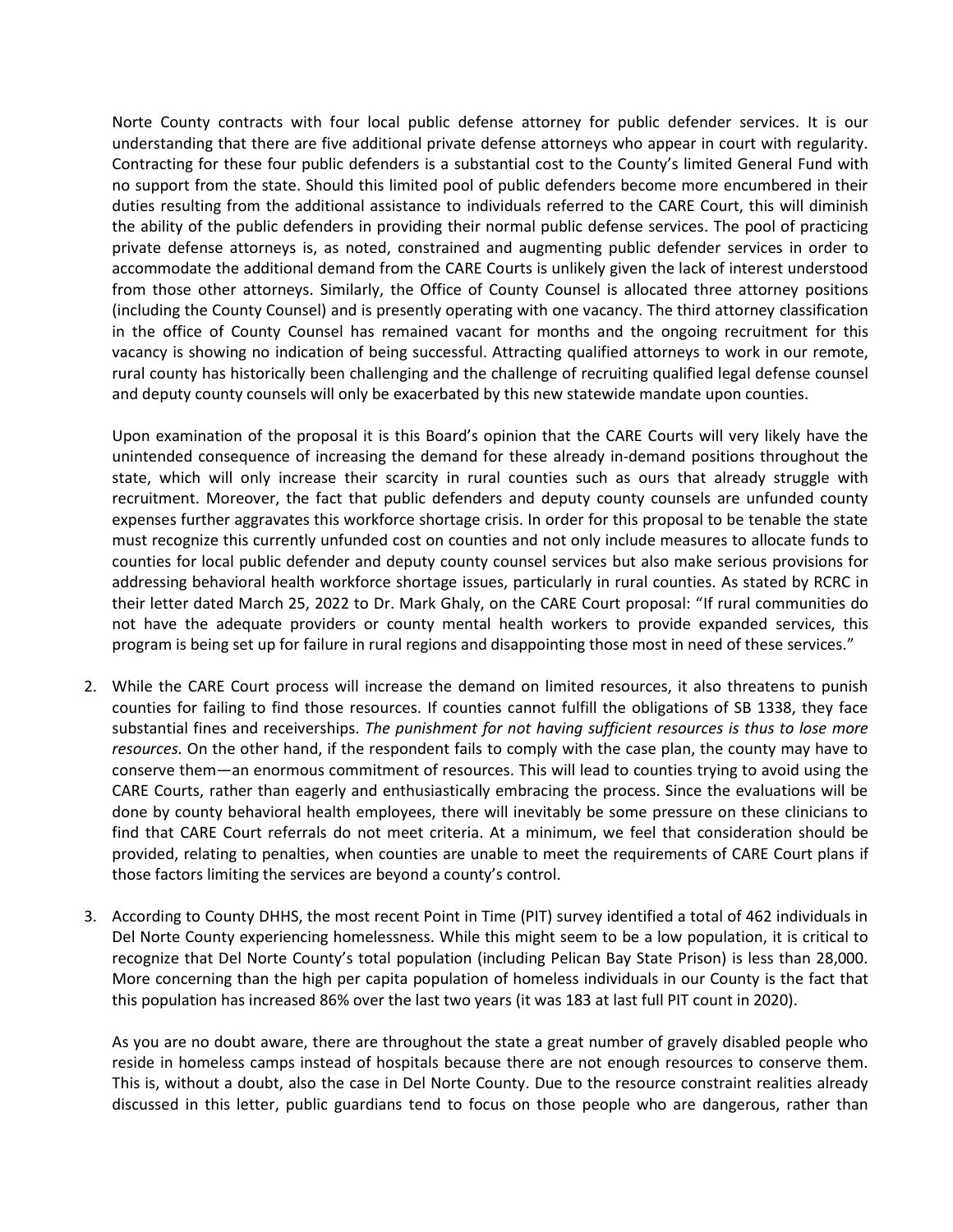those who simply cannot provide themselves with food, clothing and shelter. Under the CARE Court scheme, the breadth of potential petitioners is quite wide and it will, consequently, be less possible for counties to focus their limited resources on those most in need. Rather, resources will be directed more by the petitioners than counties. It is difficult to maintain morale among understaffed, underfunded, underpaid mental health workers. Increasing the staff responsibilities without increasing the resources, while simultaneously decreasing their discretion to focus on those most in need, will only make scarce employees scarcer compounding the workforce shortage concerns already stated.

4. With regard to housing, Del Norte County is already struggling to find facilities to take 5150's and conserved individuals as well as other population groups requiring housing assistance from the County. Following a theme thus far already developed in our concerns as stated in this letter, the CARE Court program is, in the area of housing, requiring that resources be accommodated which are already in severally short supply in Del Norte County. To wit, last year, four transitional homes closed in Del Norte County, which resulted in a loss of approximately 25 beds for our clients. Currently, we only have access to 20 transitional beds and typically these beds are full. Most recently we have had to rely on using hotel rooms to meet this need. The cost of a hotel room for one client can range up to \$3,800 a month. Transitional beds are usually \$400-500 a month depending on the location. County DHHS currently has 17 families in temporary housing through the CalWORKs Housing Support Program, Family Stabilization Program, and Housing and Disability Advocacy Program who are waiting for placement in permanent housing. DHHS continues to provide temporary noncongregate shelter for 9 individuals in motel rooms for the Project Room Key Program. There are an additional 10 individuals on the waiting list for rooms at this time and we do not expect to see those numbers go down.

Generally, the availability for housing rentals is low in Del Norte County, particularly in affordable units under \$1,000 per month. Staff regularly work with local realtors and property managers, as well as monitor social media sites for available rentals. There are large waiting lists at the subsidized housing complexes in the community, which estimate multiple years of waiting for permanent housing.

While the County's most recently adopted Housing Elements have been certified by the Housing and Community Development Department as meeting the state's identified Regional Housing Need Allocation for the jurisdiction, the actual development of housing has lagged due to developers not viewing our County as a desirable market for the initiation of new housing projects. As noted above, homelessness has exploded in Del Norte County. It is well established that an unhoused individual is less likely to be successful in mental health or substance use disorder treatment. A case plan that cannot identify housing is doomed to fail. As such, the CARE Court proposal must provide guaranteed incentives to stimulate the creation of more housing in communities such as Del Norte County.

- 5. The CARE plans are silent as to employment. The court should have discretion to include in any CARE plan any reasonable service likely to help the respondent change the circumstances of their life and break the typical cycle of poverty and mental illness.
- 6. If a person refuses to comply with their CARE plan, there is no accountability. The failure to comply with the plan will lead to a conservatorship investigation. But one may refuse to comply with a treatment plan without being gravely disabled. If they are gravely disabled, they should be considered for a conservatorship regardless of whether they are complying with a CARE plan. The bill simply has no meaningful teeth. But rather than a punishment, there should be some incentive for complying with the CARE Plan. If someone is too mentally ill to be competent to stand trial on a misdemeanor, the promise of having that charge dropped, or the fear of being conserved, is probably too far away and abstract to be a meaningful incentive